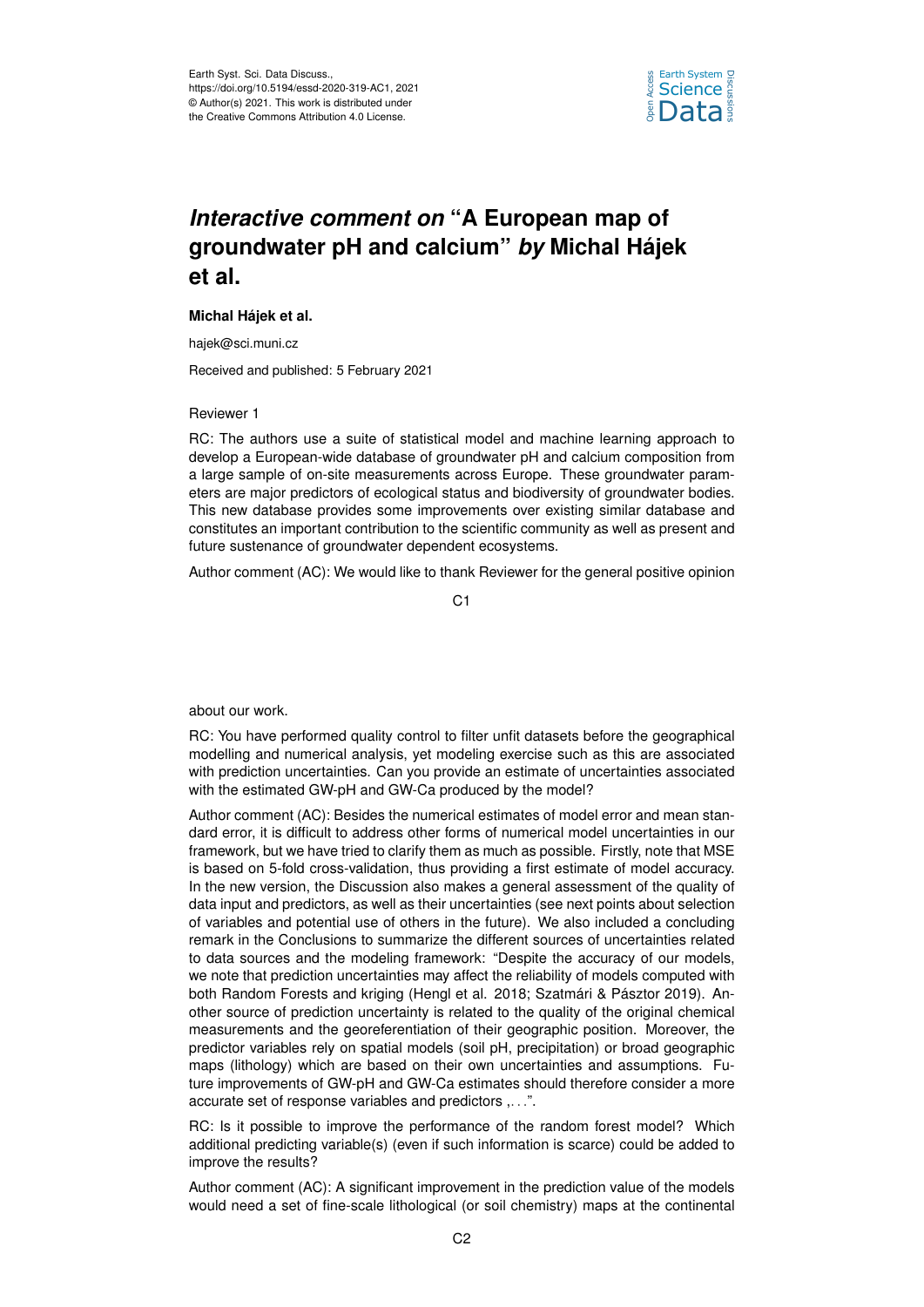scale, which is not currently available. Although such layers are in the pipeline of geological mapping initiatives, it will take long time before such products will be available, because they also will need the collection of massive field data. Since this is relevant point to understand the current and future versions of our modeling framework, in the version of the Discussion we included a new paragraph to explain predictors that could be included and the lack of suitability of the excluded variables (as suggested by reviewer 2) – please see the last paragraph of the Discussion, before the Conclusions which has been rephrased to address this point.

RC: What are the criteria for selecting the three predictor variables (soil pH, lithology, and precipitation) used as proxies for predicting groundwater pH and Ca concentration?

Author comment (AC): The variables for soil pH and lithology were selected in the exploratory analyses we conducted for every single variable using linear modeling, as explained in the methods (in the section "Numerical analyses"). The inclusion of precipitation was based on the theoretical evidence of relationships between climate and groundwater chemistry. We added this text to the revised manuscript: "We focused on the predictors that may causally affect the groundwater pH and calcium richness. Aquifer chemistry is of prime importance (Hem 1985, Fairchild et al. 1994, Frei et al. 2000, Chapelle et al. 2003, Tahvanainen 2004, Stevens et al. 2020), but no such thematic map exists, at least at the scale needed for computing our spatial predictions. We therefore included the lithological groups from the Hydrogeological Map of Europe (Duscher et al. 2015), together with soil pH maps (see below), for which we anticipated a certain correlation with bedrock chemistry. Apart from aquifer chemistry, residence time may also affect groundwater chemistry by impacting dissolution rates. Precipitation amount and frequency affect not only flow paths activity and redistribution of groundwater, but also its residence time in the aquifer, impacting carbonate dissolution and precipitation rates (Hem 1985, Crossman et al. 2011, Lewandowski et al. 2015, Vystavna et al. 2020). Groundwater with a short transit time (1–3 years) or 'young water' (Soulsby et al. 2015) can be particularly sensitive to changes in precipitation

C3

amount and frequency. We therefore also considered climatic parameters associated with precipitation in the models (see below). Although there are some other potential predictors of minor importance that may affect groundwater chemistry (Hem 1985, Stevens et al. 2020), no corresponding thematic map is available to be included into our models. For some sites, the selected predictors were missing in the maps (e.g., sites at far north in the arctic zone, or close to sea or water bodies) and these sites were therefore not included in the final models. We finally collected topographic data to test the potential effect of elevation and slope as indirect factors potentially influencing groundwater chemistry.".

## Reviewer 2

RC: This paper describes the development of models estimating shallow groundwater Ca concentrations and pH and maps of the predictions made with these models across Europe. Random forest models developed were based on lithology, soil pH, and precipitation. Authors note that improvements can be made, but the data is a significant improvement over current data sources, and is usable for understanding expected water chemistry in shallow groundwater ecosystems. The data clearly meets the requirement of being unique, useful, and complete. There are a few instances where a little more detail or explanation would make the process used and resulting models easier to understand.

Author comment (AC): We would like to thank Reviewer for the general positive comment on our work.

RC: A bit more discussion of predictors not included in the model would help guide later efforts to build upon this work.

Author comment (AC): We also considered this is an important issue. In the revised version we included more details about the selection of variables and also about notincluded variables and the potential use of new ones in the future – please see the last paragraph of the Discussion, before the Discussion, which has been rephrased to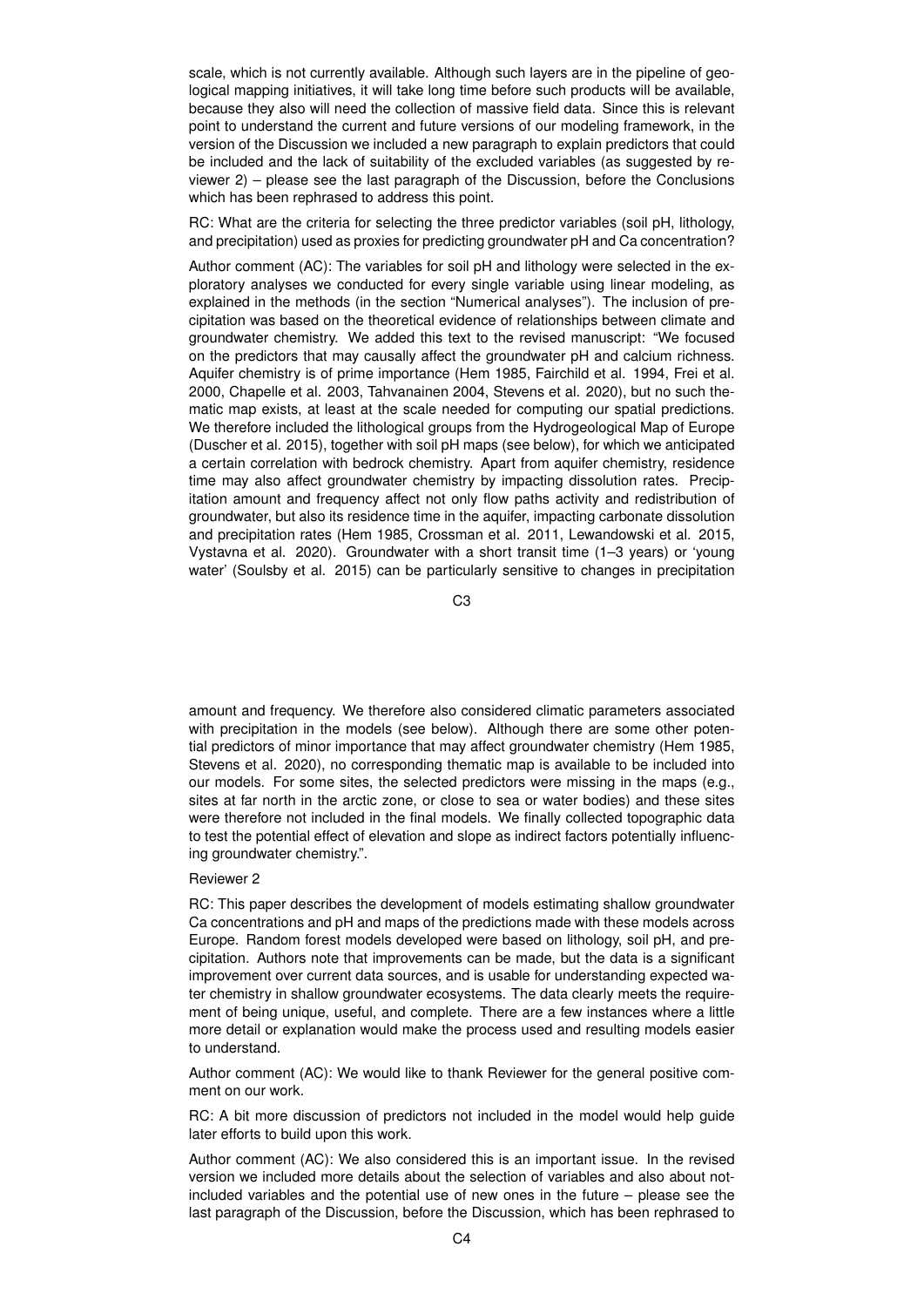address this point; some additional sentences are now also in Methods (see previous point for Rev-1) .

RC: Ln 98-100: This may be a good place to also mention the dominant role lithology plays in determining groundwater chemistry that would also cause soil pH to be a poor predictor of groundwater dependent habitats.

Author comment (AC): We added: "Ideally, such models should include lithology as a dominant factor determining groundwater pH and Ca2+ concentration (Hem 1985, Chapelle 2003, Tahvanainen 2004, Stevens et al. 2020)".

RC: Ln 187: May be worth noting that the resulting equation is similar to what was observed elsewhere (e.g., Hem JD. Study and interpretation of the chemical characteristics of natural water. Department of the Interior, US Geological Survey; 1985)

Author comment (AC): We added this reference to the "well-known correlation between EC and Ca2+ concentration" and to other places. Then we explicitly state that: ". . . the resulting equation  $y = 0.153x$  was obtained (R2 = 0.84). Such relationship between Ca2+ and EC is similar as that found in the abovementioned studies (Hem 1985, Sjörs ïij E Gunnarsson 2002, Plesková et al. 2016)".

RC: Ln 240-241: The decision on which resolution to use could be explained in more detail. Also, how were multiple observations within a single cell handled?

Author comment (AC): This is indeed an important point to remark. The revised version says: "The variables of lithology and soil pH were aggregated to the same grid extent of CHELSA at 1 km resolution, as the most appropriate scale to balance the original scales of both layers. This grid extent is also the most suitable spatial scale to be used in the context of further ecological modeling, which is in many cases combined with climatic data from e.g. CHELSA or WorldClim (www.worldclim.org) for making temporal climatic projections. The lithological map (originally at 1:1,500,000 scale, which corresponds to a raster resolution of c. 1 km) was converted to a grid resolution using

C5

the dominant unit. Soil pH was converted from the original 250 m to 1 km grid resolution using a bilinear interpolation to create a smooth surface based on the weighted average of the four nearest cells".

RC: Ln 280-285: Partial dependence plots of each variable should be summarized (i.e., state direction of effect) here, and plots themselves included here or in supplemental material. See R package 'pdp'.

Author comment (AC): Thanks for this remark. We have produced the partial effect plots and they are now included in the main text as Figure 4. The revised version of Results includes details about these effects, and they are also used for the Discussion.

RC: Ln 329-330: Inferring potential mechanisms could be misleading without knowing direction of effect from a partial dependence plot.

Author comment (AC): We rephrased the text according to the dependence plots.

RC: Ln 331-335: Although precipitation amount has an effect on residence time, slope also has a large effect and probably should have been considered as a predictor. Dilution of shallow groundwater by increasing precipitation is another more direct potential cause of lower Ca concentrations.

Author comment (AC): Yes, we already mentioned the effect of precipitation in the first version of manuscript, but in the revised manuscript we stress this effect even more. Concerning the effect of slope on residence time, it is the only comment we did not addressed in the text. In our opinion, topography has a stronger effect on the surface water residence time. In the groundwater system, the flow path length is a more important control on residence times than the hillslope gradient. Therefore, we have a doubt about the slope as a predictor of the groundwater residence time at the larger scale; see also: doi:10.1029/2006WR005393. In any case, our exploratory analyses reflected a negligible effect of slope, we added: "Slope and elevation showed negligible effects on both GW-pH and GW-Ca ((linear regression, adjR2 < 0.05, P < 0.001". In the